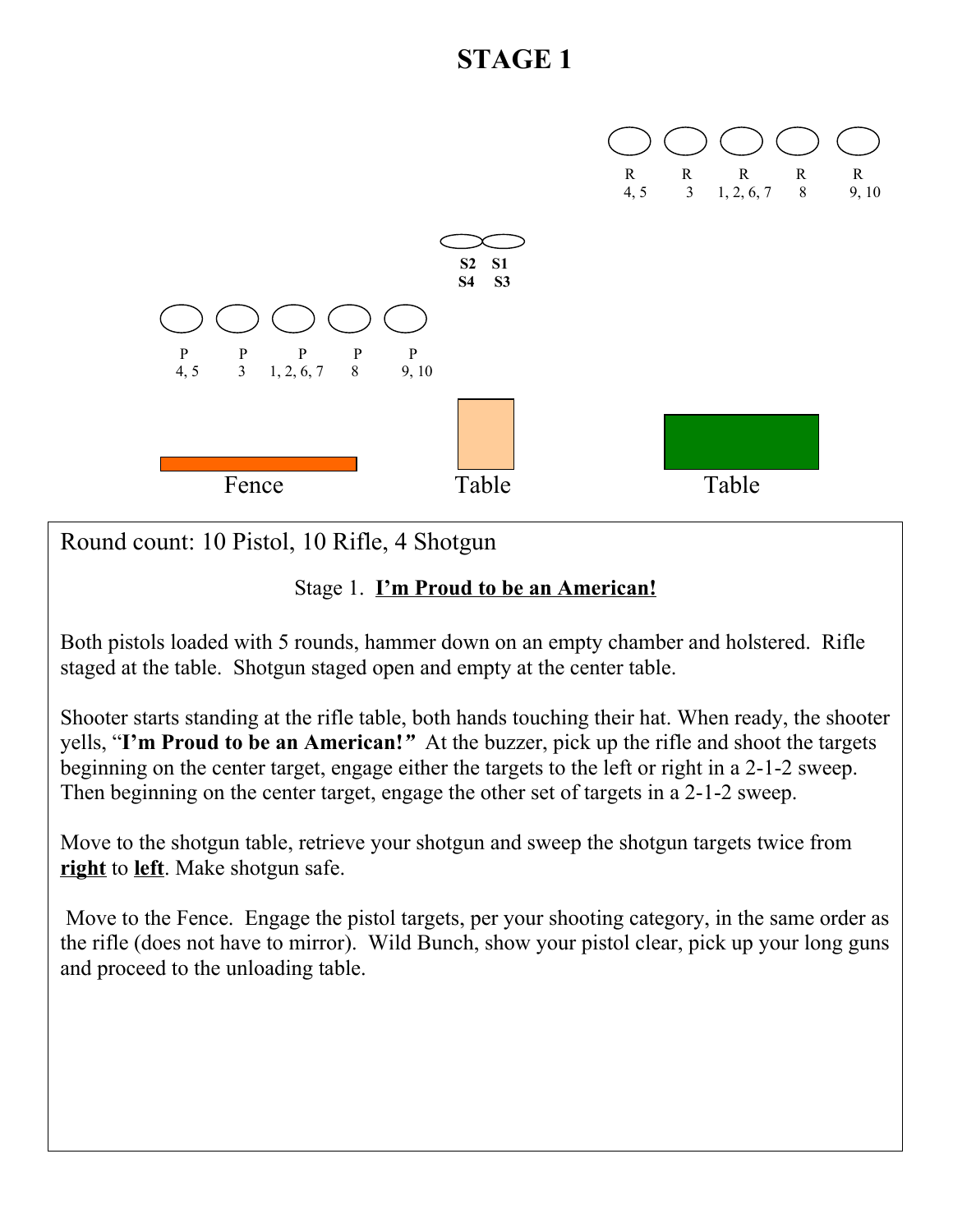

Round count: 10 Pistol, 10 Rifle, 4 Shotgun

#### Stage 2. **Yes, I am Patriotic!**

Both pistols loaded with 5 rounds, hammer down on an empty chamber and holstered. Rifle staged on the table. Shotgun staged on the center table.

Shooter starts standing at the fence, hands on their gun butts. When ready, the shooter yells, "Yes, I am Patriotic!" At the buzzer, beginning on either end, engage the targets in a 1-3-2-3-1 sweep

Wild Bunch, place open and empty pistol on the table provided.

Move to the rifle table, pick up the rifle and engage the targets as per the pistol instructions. Make rifle safe.

At the shotgun table, sweep the shotgun targets twice from **right** to **left**.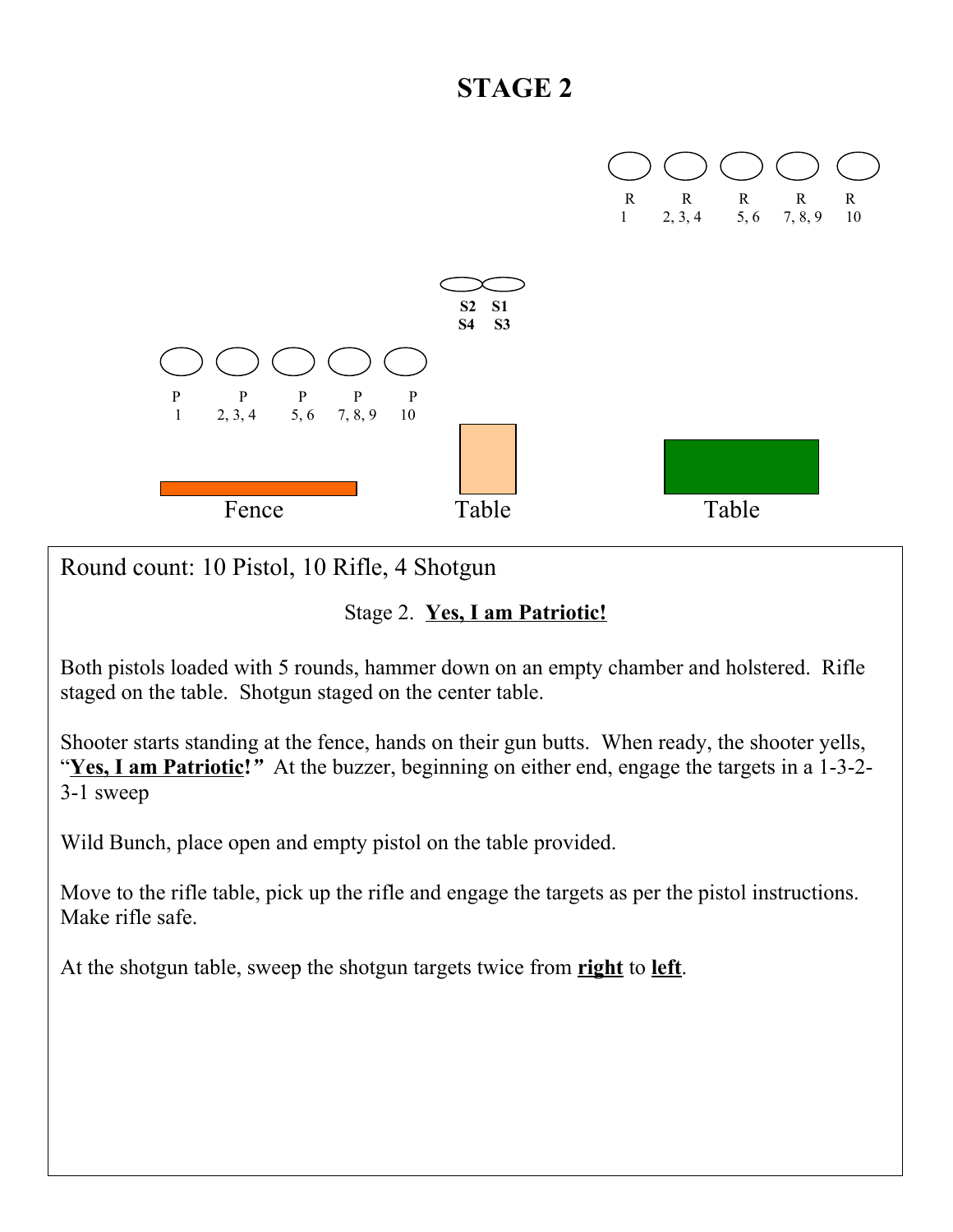

Round count: 10 Pistol, 10 Rifle, 4 Shotgun

### Stage 3. **These Colors Don't Run and Neither Do I!**

Both pistols loaded with 5 rounds, hammer down on an empty chamber and holstered. Rifle staged at the table. Shotgun held at the center table.

Shooter starts standing at the center table, holding their shotgun with both hands. When ready, the shooter yells, "**These Colors Don't Run and Neither Do I!***"* At the buzzer, sweep the shotgun targets twice from **right** to **left**. Make shotgun safe.

 At the rifle table, put 4 rounds on each outside target, then 1 round on each inside target, any order.

Move to the Fence. Engage the pistol targets, per your shooting category, in the same order as the rifle (does not have to mirror). Wild Bunch, show your pistol clear, pick up your long guns and proceed to the unloading table.